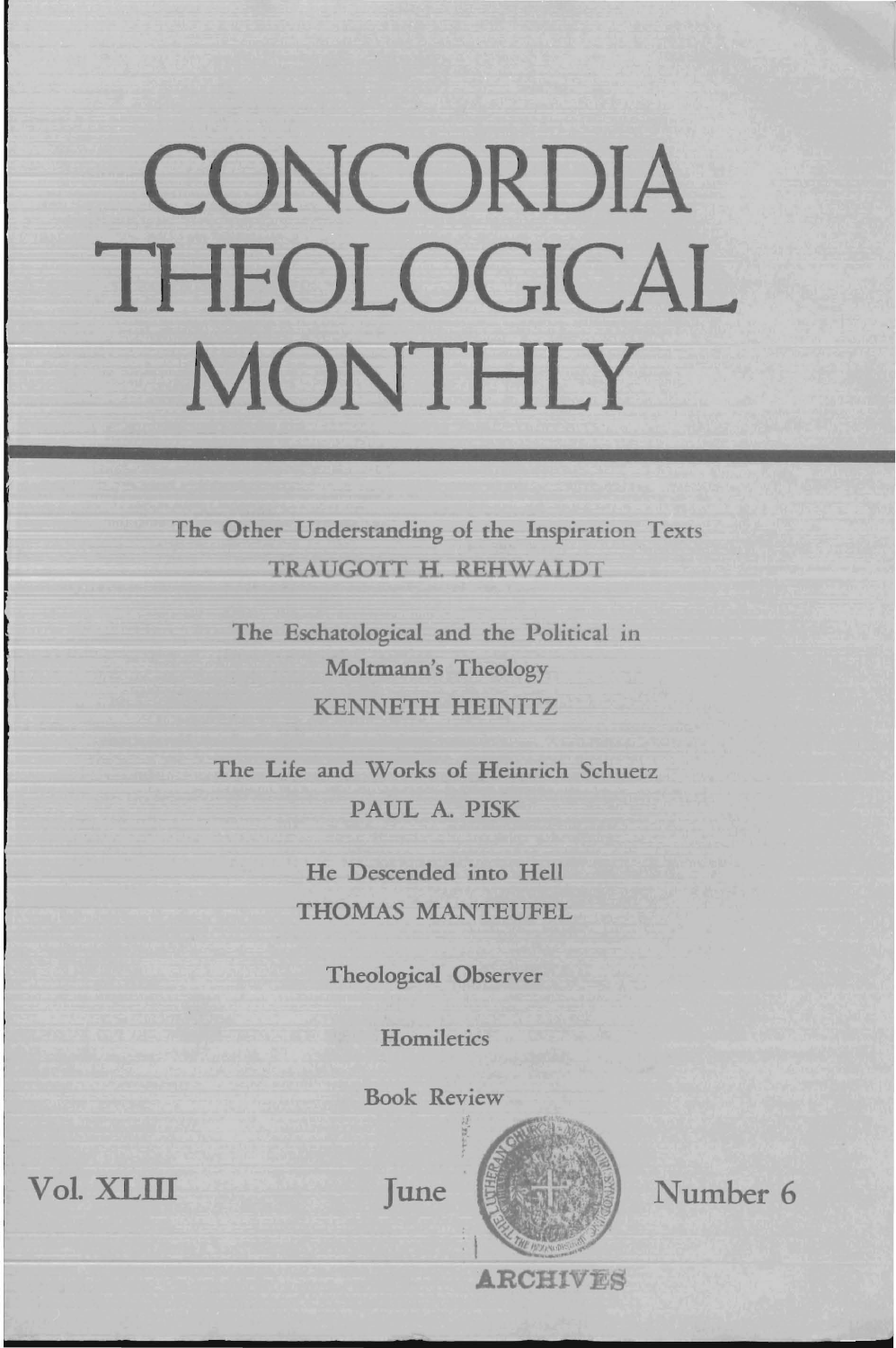# THEOLOGICAL OBSERVER

On Feb. 6, 1972, in Quezon City in the Philippines a landmark agreement on the doctrine and practice of Baptism was reached by official representatives of the Lutheran Church and the Roman Catholic Church. More than 300 lay and clergy leaders of the two churches were present as were also special guests from the National Council of Churches in the Philippines. Signatories for the Roman Catholic Church were the Most Rev. Teopisto V. Alberto, the Most Rev. William Brasseur, and the Most Rev. Cornelio de *Wit;* and signatories for the Lutheran Church were Dr. Alvaro A. Carino, the Rev. Feliciano Inay, and the Rev. David Schneider. The service was held at Trinity Lutheran Church in Quezon City with the Rev. Donald Biel, pastor of Trinity, serving as officiant.

In the letter in which he transmitted the document of agreement to Dr. William H. Kohn, executive secretary for the Board of Missions for The Lutheran Church - Missouri Synod, President Carino of the Lutheran Church in the Philippines commented, "Indeed it was a solemn occasion, an event to be remembered.  $\ldots$  We in the Philippines would like to assure you that the promotion of unity in Christ is part and parcel [of] the Church's mission. We invite you to rejoice with us for the humble beginning."

For our readers, we print the full text of President Carino's remarks and the text of the agreement itself. (HTM)

#### REV. FATHERS, BROTHERS AND SISTERS IN OUR COMMON LORD:

A break-through in church relations was made when our two churches started to meet in dialog to discuss seriously what has kept them apart and matters of common concern. A break-through in theological dialogs between the two churches was made when both came to realize that they have misunderstood each other in certain Bible doctrines and in effect started to remove those misunderstandings. I like to believe that this solemn occasion for which you and I are gathered together today is the beginning of greater things to happen in church relations between these two churches in this part of the world and hopefully also among all the Christian churches in our land. I like to believe that this development is divine will - the answer, if only just an earnest of the greater things to come, of our Lord's fervent prayer:

I pray ... that they may all be one even as Thou, Father, art in me and I in you; that they also may be in us so that the world may believe that you have sent me ... that even as Thou hast loved me. they may be one even as we are one  $-1$  in

them and you in me, that they may become perfectly one, so that the world may know that thou hast sent me and hast loved them

It is highly significant that a common doctrinal statement on the Sacrament of Baptism is the first doctrinal consensus that came out of the dialog between the two churches. It is significant because agreement on this holy doctrine presupposes essential agreement on the doctrine of God - agreement on the doctrine of the Holy Trinity, God the Father, God the Son, and God the Holy Spirit, the true one God into whom every person properly baptized is brought into the fellowship, into communion with the Triune God. Indeed, Baptism presupposes public confession of the three articles of the Christian faith as found in the three ecumenical creeds - the Apostles' Creed, the Nicene Creed and the Athanasian Creed.

Since Holy Baptism is Gospel and hence "the power of God" unto everyone who be-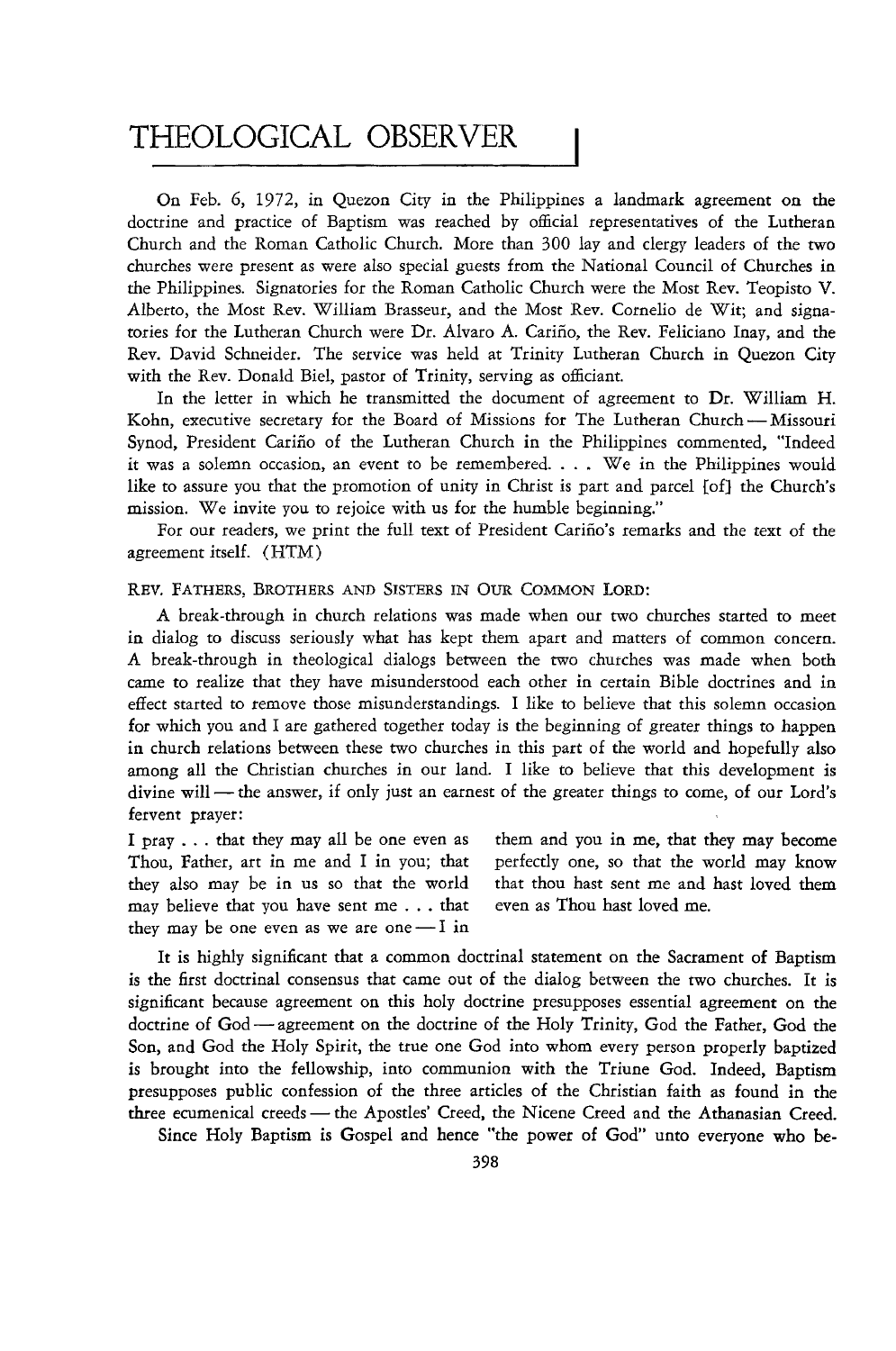lieves, every person properly baptized is a member of the body of Christ - a member of the Holy Catholic Church, the Communion of saints. It follows therefore that everyone who believes and *is* baptized as Christ said: "He that believeth and is baptized shall be saved," is a brother or sister of yours and mine and therefore my Christian concern to keep in the faith and to grow in the grace of God in Christ. It is therefore a part of the loving concern of members of these churches to exercise loving watchfulness over each other.

This occasion is indeed itself a great break-through. 460 years of separation and isolation from each other as church structures is a long time. To prolong the separation of God's people from each other through non-dialog or not to proclaim the progress already made toward resolving the separation is to hinder God's will that His people be united with Christ and with each other. We are thankful to God that efforts toward reconciliation have started and that we see today one of the blessed results of these efforts. Let me commend the respective Commissions for Ecumencial Affairs of both churches for their efforts in contributing to the possibility to make this day a day that shall remain in the history of both churches very significant as a day of reconciliation or, at least, the beginning of reconciliation.

We may not delude ourselves into thinking, however, that the road ahead will be smooth and easy. Humanly speaking, the road shall be rough. Let us pray God that He break down the barriers that impede or inhibit the trend and progress toward reconciliation. As God's people, recognizing each other as members of the body of Christ, let us break down and forget past prejudices that are rooted in our respective histories and make positive efforts to create a climate of trust and mutual confidence. Reverend fathers, brothers and sisters, as participants or witnesses of this solemn occasion, let us lift our hearts and our voices and praise God for this great day.

#### THE SACRAMENT OF HOLY BAPTISM

*Resolved,* that the Lutheran Church in the Philippines adopt the joint statement of mutual recognition of baptismal validity. And be it further

*Resolved,* that we declare our willingness to have the statement published as an official joint statement of the Roman Catholic Church and the Lutheran Church in the Philippines as follows:

# THE SACRAMENT OF HOLY BAPTISM

The Roman Catholic Church in the Philippines and the Lutheran Church in the Philippines, after careful study, declare the following:

#### 1. *The Essence of Baptism*

| The Sacrament of Holy Baptism is the spiritual cleansing of an indi- |              |
|----------------------------------------------------------------------|--------------|
| vidual by the washing of water with the Word of God, in obedience    | Eph. 5:26    |
| to Christ's command, and with faith in the promises which God at-    | Matt. 28:19  |
| taches to this Sacrament.                                            | 1 Peter 3:21 |

#### *2. The Necessity of Baptism*

Holy Baptism is necessary for salvation, as our Lord said, "Unless one is born of water and the Holy Spirit, he cannot enter the kingdom of John 3:5 God." Although God could save men without Baptism, nevertheless, Baptism should not be despised, because we are bound to obey our Lord's clear word and command. Moreover, Baptism, being the sac-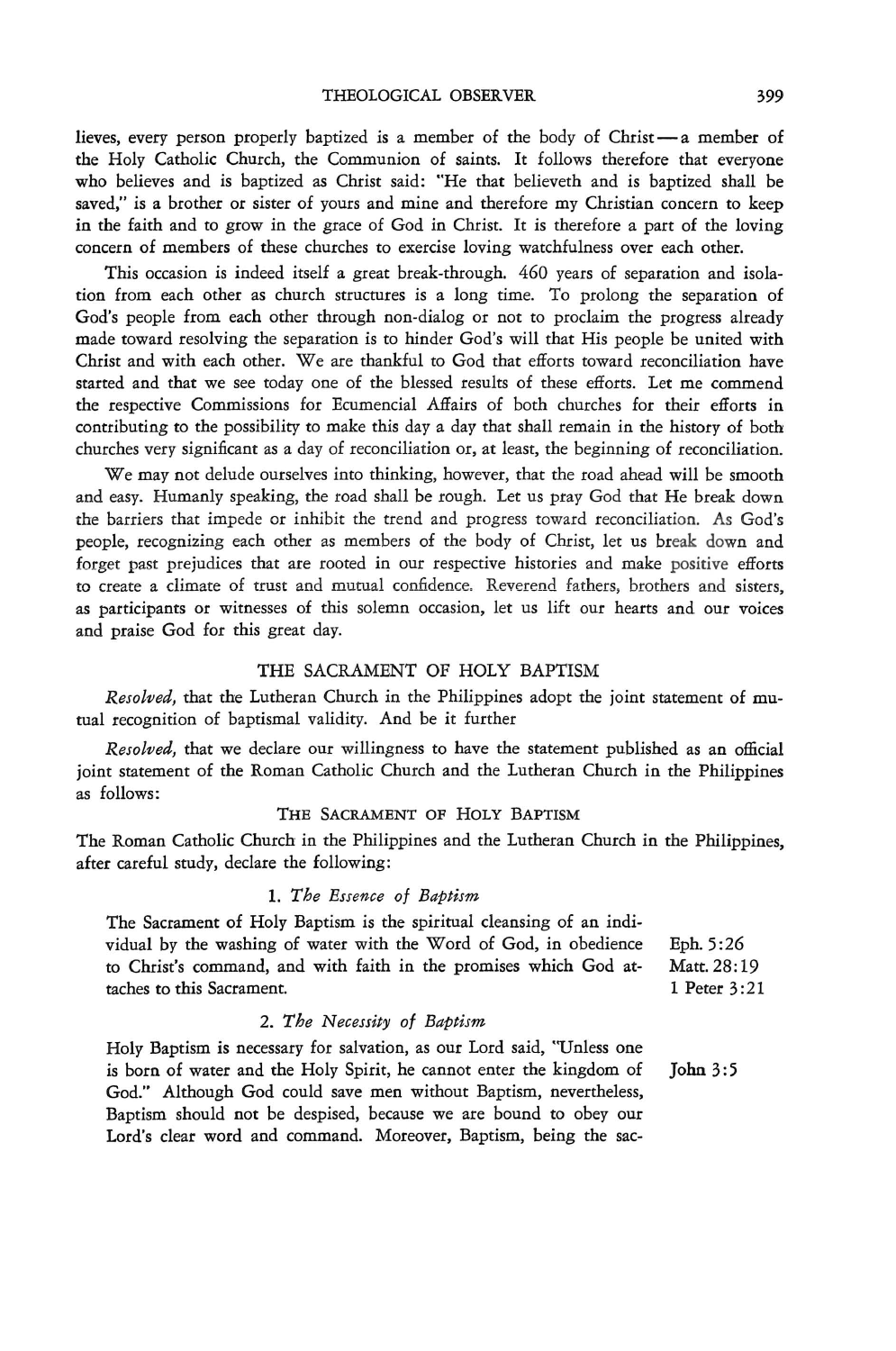#### 400 THEOLOGICAL OBSERVER

rament of initiation, is necessary for all, for infants as well as for adults.

# *3. The Effects of Baptism*

God acts through Baptism to accomplish His purpose in the person baptized: Through Baptism, God gives to the baptized forgiveness of sins, rebirth into a new life in the Holy Spirit, and salvation. He incorporates the baptized into the crucified and glorified Christ. By incorporating the baptized person into the living Christ, He also incorporates him into the Church, and adopts him into His own family, making him a brother to all other baptized persons. He enables the baptized to begin and carryon a life of joyful service through the Holy Spirit, and to fight against all kinds of evil. *4. Responsibilities of the Baptized*  Those who have been baptized should walk in newness of life, just as Christ was raised from the dead by the glory of the Father. Thus all Christians are bound to show forth by the example of their lives and speech that new man whom they put on at Baptism. Rom. 6:6, 11 John 3:3-6 Acts 2:38 f. Titus 3:5-7 Rom. 6:3 If. 1 Cor. 12:13 Gal. 3:27,28 Rom. 6:1-23

Baptism lays upon the baptized the responsibility to use God's Word regularly to enable him to repent, to receive forgiveness, and to grow in faith and good works. Acts 2: 38-42

Our Lord's command places upon the Church the responsibility to baptize, and to instruct and encourage the baptized in the Christian faith and life. Matt. 28: 19, 20

Baptism constitutes a sacramental bond of unity which joins together all who have been reborn by means of it. This one Baptism therefore demands that those who through it have been brought together into the body of Christ, the Church, strive together for greater expression of their oneness in Christ and for unity in all areas of faith. Eph.4:3-6

# *5. Validity of Baptism*

Baptism *is* valid if it is performed in accordance with Christ's command, that is, applying water in the name of the Father and of the Son and of the Holy Spirit. By His power, God is present in the Sacrament Matt. 28:19 of Holy Baptism, so that when a man baptizes, it is God Himself who acts. There is only one Baptism. Therefore, a person who is validly Eph. 4: 5 baptized should never be baptized again.

Except. in cases of emergency, only an ordained minister of the Church will administer Holy Baptism.

# *6. The Rite of Baptism*

In emergency cases, it is sufficient to use a simple rite, which includes at least applying water either by immersion or pouring to the person to be baptized and reciting the Baptismal formula.

Any further ritual and ceremonial elaboration of this basic rite may